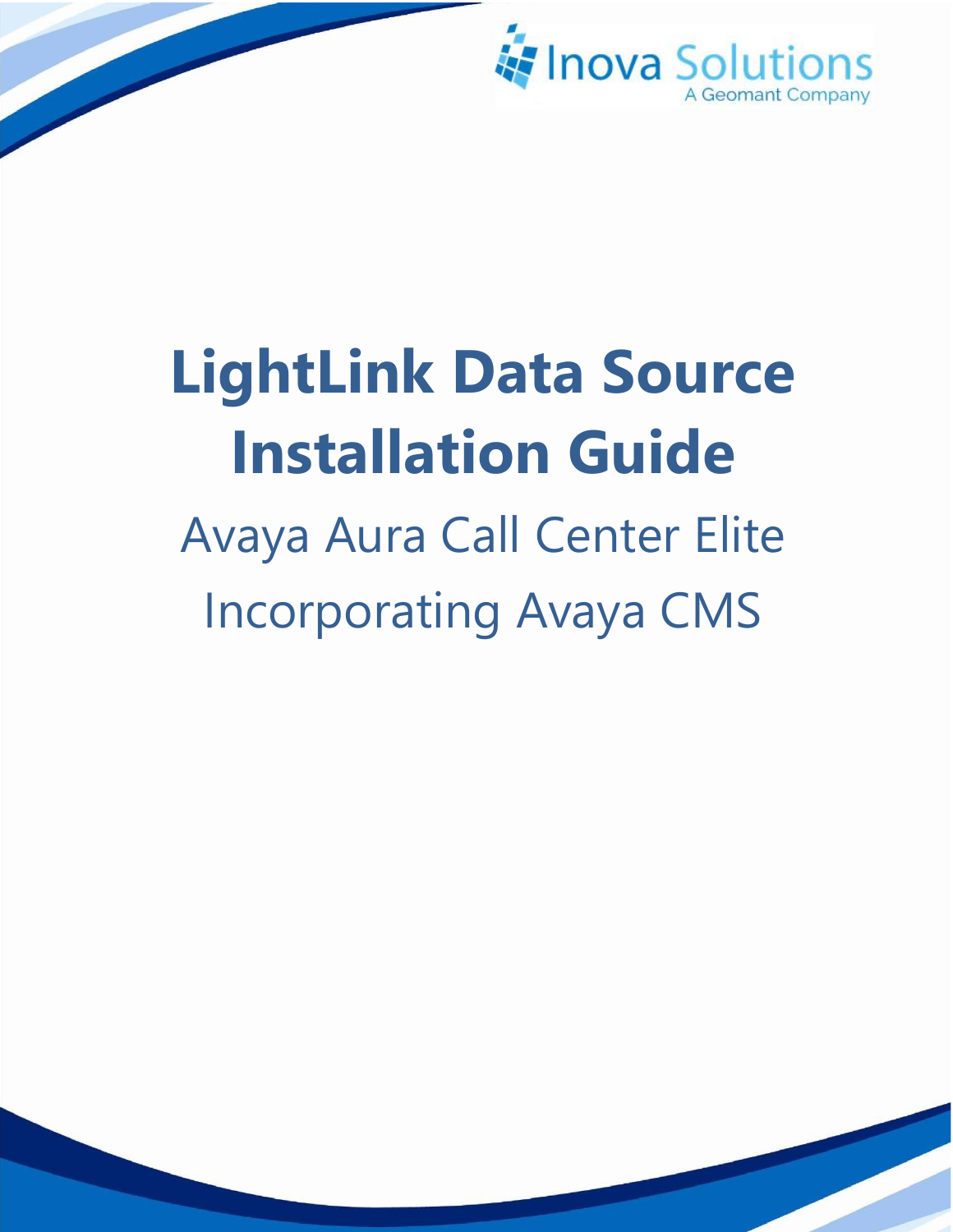

LightLink Data Source Installation Guide Avaya Aura Call Center Elite Incorporating Avaya CMS

August 25, 2020

#### NOTICE OF TRADEMARKS:

Inova LightLink and its components are trademarks of Inova Solutions.

While reasonable efforts have been taken in the preparation of this document to ensure its accuracy, Inova Solutions, Inc. assumes no liability resulting from any errors or omissions in this manual, or from the use of the information contained herein.

> © 2021 Inova Solutions, Inc., a Geomant Company 971 2nd ST S.E. Charlottesville, VA 22902 434.817.8000

> > [www.inovasolutions.com](http://www.inovasolutions.com/)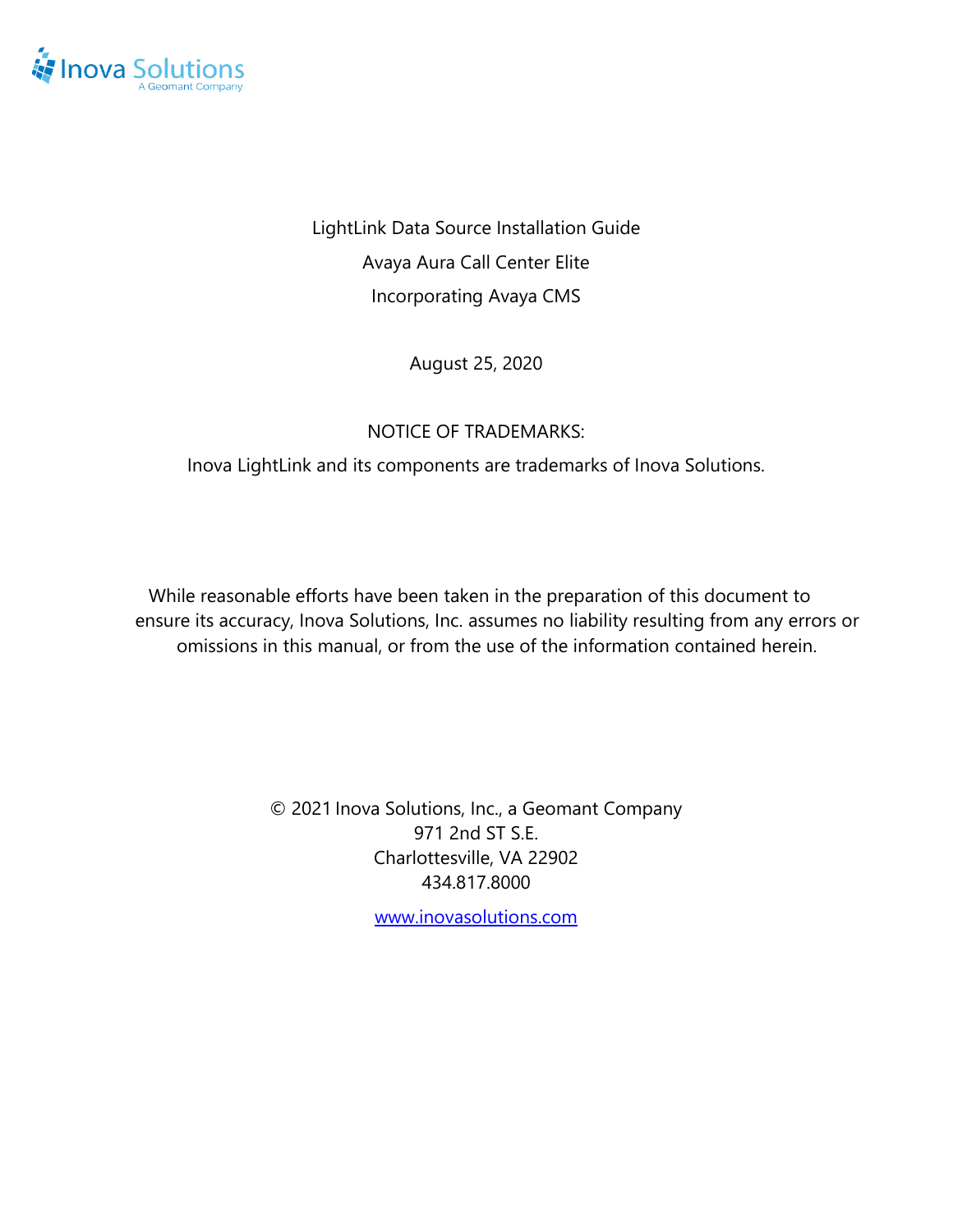

# **Table of Contents**

| 6. |  |  |  |  |  |
|----|--|--|--|--|--|
| 7. |  |  |  |  |  |
|    |  |  |  |  |  |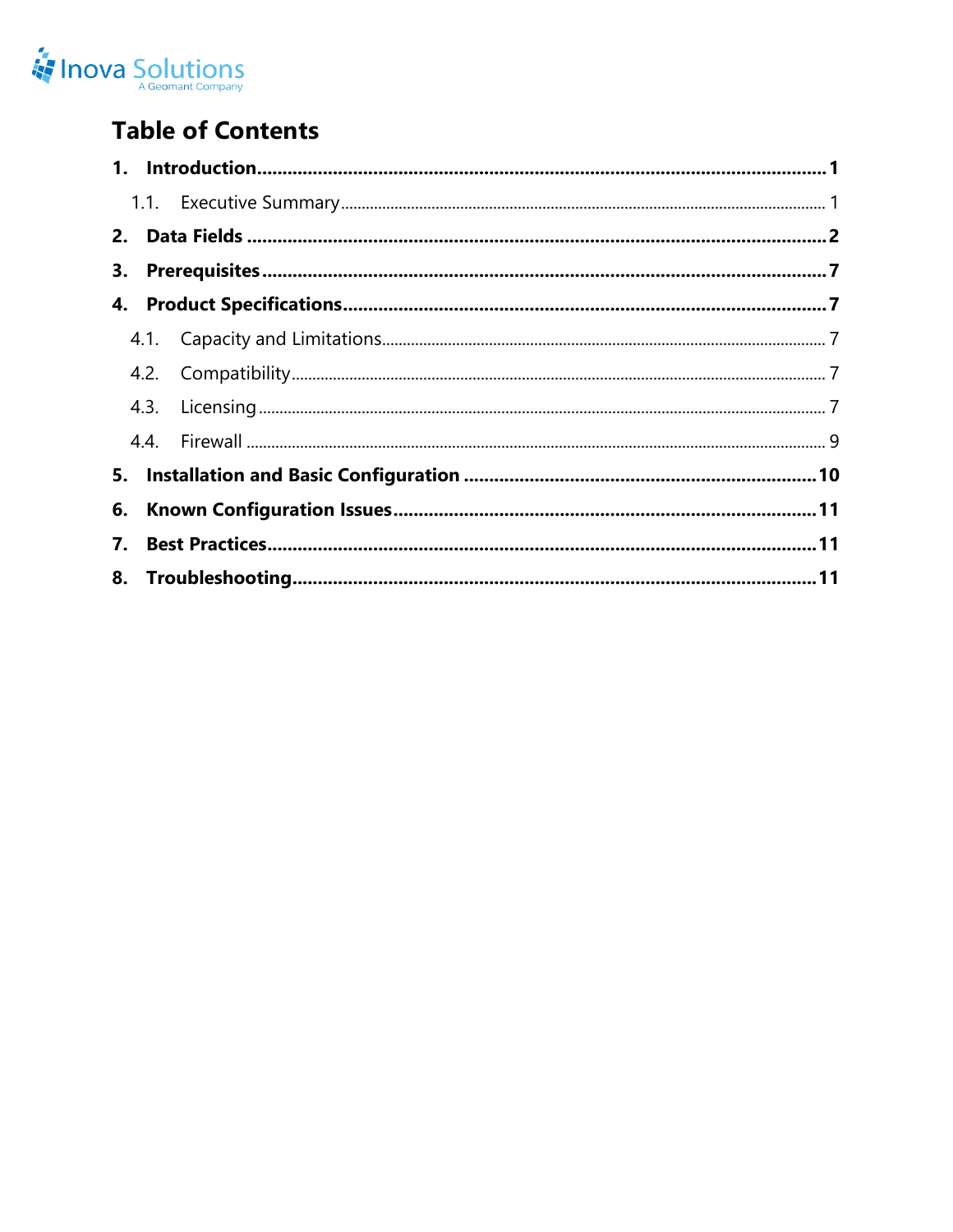

# <span id="page-3-0"></span>**1. Introduction**

Inova Solutions is a global provider of real-time reporting, alerting and display solutions for contact centers. Inova helps customers identify and measure contact center KPIs, quickly react when KPIs fall out of compliance, and gain insight into the relationship between the call center and overall organizational performance.

Inova's contact center solutions are built on Inova LightLink®, a powerful middleware that extracts, calculates, and unifies data from multiple contact center and enterprise operating systems and prepares it for display to an array of output options. Visual output options include LCD and LED digital signage and wallboards, agent desktop applications, and web-based dashboards. LightLink also allows you to program KPI thresholds that trigger alerts, such as a messages, texts, emails, color changes, or audio notifications, ensuring that you're instantly aware of changing conditions that need your attention. With these capabilities, LightLink-based solutions provide a foundation for contact center performance management by managing your center's data, unifying your reporting, and ensuring the right people receive the right information when and how they want to see it.

Inova's real-time solutions extend Avaya's reporting value and allow you to:

- Deliver unified real-time reporting across Avaya Aura® Call Center Elite and multi-vendor platforms
- Create custom KPIs that map to your organizational goals
- Integrate enterprise data to gauge the impact of your contact center on the top line

#### <span id="page-3-1"></span>**1.1. Executive Summary**

Avaya Aura Call Center Elite is Avaya's voice-centric platform that encompasses Avaya Call Management System (CMS), which is Avaya's real-time and historical reporting application for inbound calls

LightLink connects to Avaya CMS using the Avaya developed Real-Time Socket and the Historical Socket connections:

- **Avaya Real-Time Socket (RT Socket)** enables LightLink to retrieve an array of data from the CMS reporting applications for real-time processing and display.
- **Historical Socket / Avaya Pro APS Bundle** enables LightLink to retrieve historical statistics for three categories of information: Previous Interval, Daily, and Previous Day.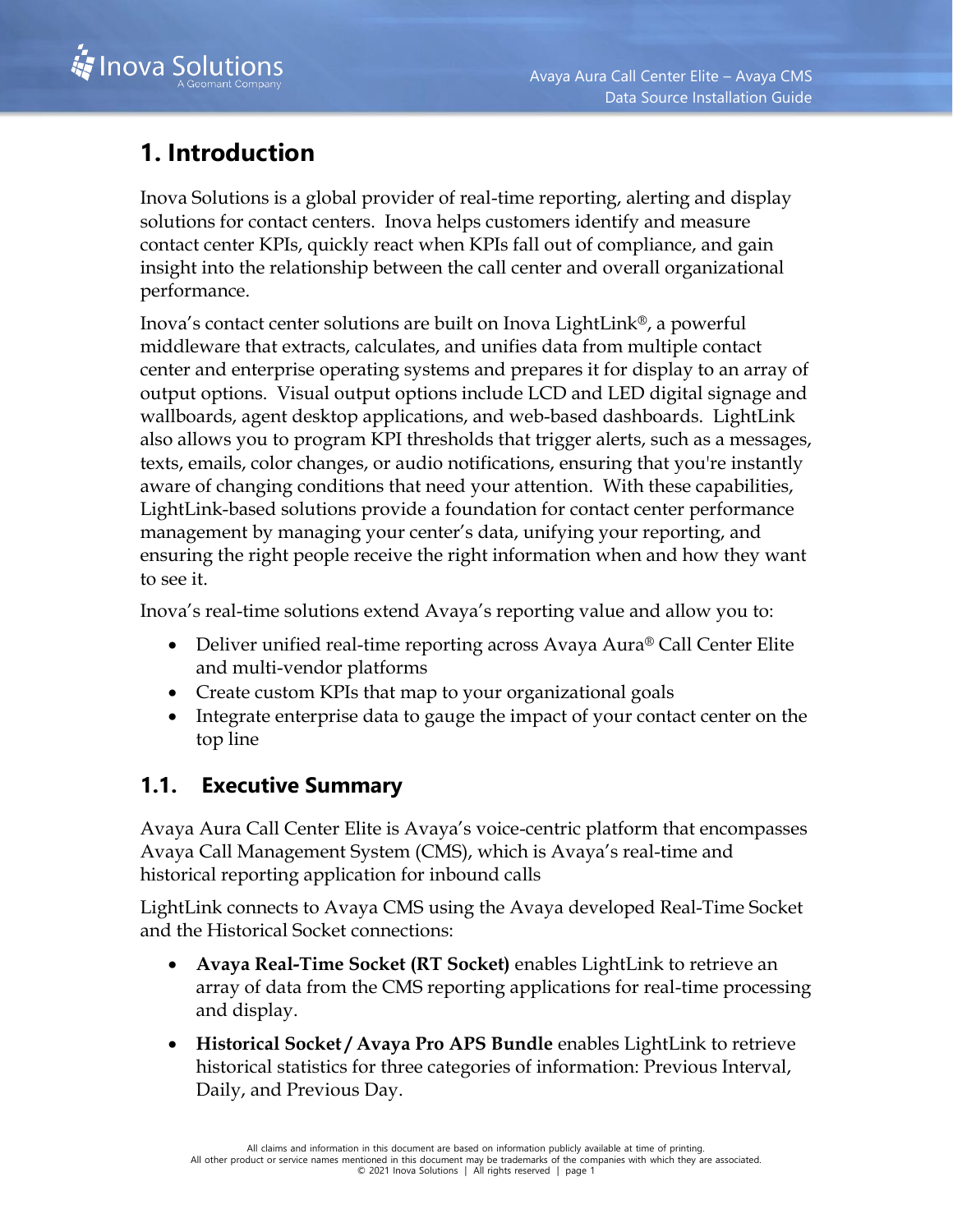Once connected to Avaya CMS, LightLink can be used to:

- View real time and historical data from the Avaya system in data grids and messages, and to trigger events.
- Create new real-time and historical metrics from mathematical combinations of Avaya data, data from other ACDs, or business systems.
- Help Inova Solutions Professional Services develop lists of Agents or detailed Agent daily summary information based on performance criteria derived from Avaya data, data from other ACDs, or business systems.

# <span id="page-4-0"></span>**2. Data Fields**

Refer to [Table 1](#page-5-0) for the available real-time and historical skill/queue statistics.

|                                        | Avaya RT Socket<br>for Real-Time<br>License |                            | Avaya Inova<br><b>Historical License</b> |                                          |           |  |
|----------------------------------------|---------------------------------------------|----------------------------|------------------------------------------|------------------------------------------|-----------|--|
| Queue Statistics                       | Real-<br>Time                               | For<br>Current<br>Interval | Previous<br>Interval                     | Today<br>through<br>Previous<br>Interval | Yesterday |  |
| <b>Calls waiting</b>                   | $\sqrt{\frac{1}{2}}$                        |                            |                                          |                                          |           |  |
| <b>Agents available</b>                | $\checkmark$                                |                            |                                          |                                          |           |  |
| Oldest call waiting                    | $\checkmark$                                |                            |                                          |                                          |           |  |
| Direct agent calls waiting             |                                             |                            |                                          |                                          |           |  |
| Number of agents ringing               | $\checkmark$                                |                            |                                          |                                          |           |  |
| Number of agents on ACD<br>calls       | $\checkmark^*$                              |                            |                                          |                                          |           |  |
| Number of agents in after call<br>work | $\checkmark$                                |                            |                                          |                                          |           |  |
| Number of agents in other              | $\checkmark$                                |                            |                                          |                                          |           |  |
| Number of agents in aux<br>work        | $\checkmark$                                |                            |                                          |                                          |           |  |
| Number of agents staffed               | $\checkmark^*$                              |                            |                                          |                                          |           |  |
| Avg. speed of answer                   |                                             | $\checkmark^*$             | $\checkmark$                             | $\checkmark$                             |           |  |
| <b>Abandoned calls</b>                 |                                             | $\checkmark^*$             |                                          |                                          |           |  |
| <b>ACD calls (call volume)</b>         |                                             | $\checkmark^*$             |                                          |                                          |           |  |
| Avg. ACD talk time                     |                                             | $\checkmark^*$             |                                          |                                          |           |  |
| Avg. time to abandon                   |                                             | $\checkmark^*$             |                                          |                                          |           |  |
| Service level %                        |                                             |                            |                                          |                                          |           |  |

All claims and information in this document are based on information publicly available at time of printing. All other product or service names mentioned in this document may be trademarks of the companies with which they are associated. © 2021 Inova Solutions | All rights reserved | page 2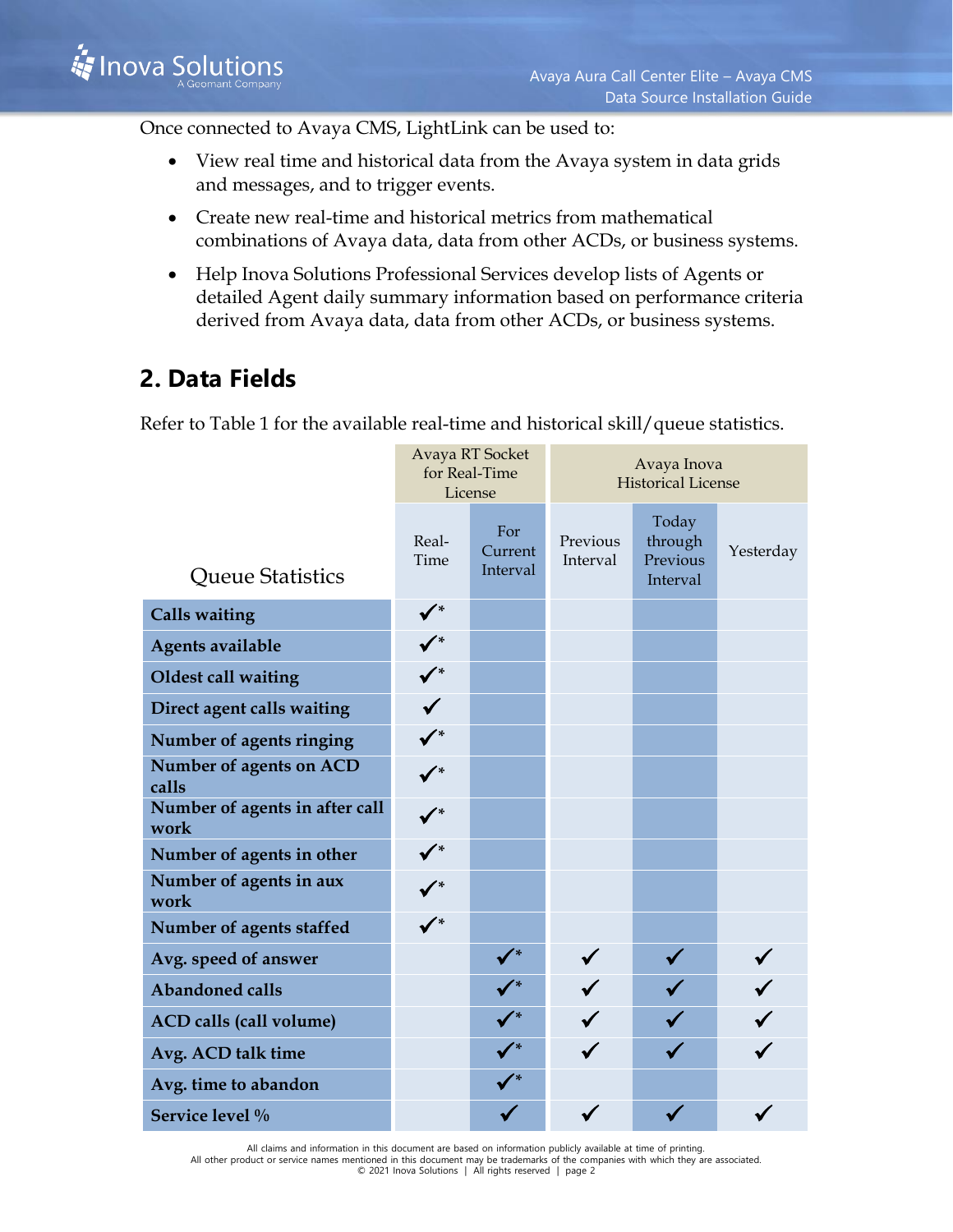# *Follocal Solutions*

|                             | Avaya RT Socket<br>for Real-Time<br>License |                            | Avaya Inova<br><b>Historical License</b> |                                          |           |
|-----------------------------|---------------------------------------------|----------------------------|------------------------------------------|------------------------------------------|-----------|
| Queue Statistics            | Real-<br>Time                               | For<br>Current<br>Interval | Previous<br>Interval                     | Today<br>through<br>Previous<br>Interval | Yesterday |
| <b>Service Level</b>        |                                             | $\checkmark$               |                                          | $\checkmark$                             |           |
| <b>Calls Offered</b>        |                                             |                            |                                          |                                          |           |
| Expected wait time (high)   |                                             |                            |                                          |                                          |           |
| Expected wait time (medium) |                                             |                            |                                          |                                          |           |
| Expected wait time (low)    |                                             |                            |                                          |                                          |           |
| <b>ACD</b> time             |                                             |                            |                                          |                                          |           |
| <b>ACW IN time</b>          |                                             |                            |                                          |                                          |           |
| <b>ACW OUT time</b>         |                                             |                            |                                          |                                          |           |
| <b>ACW</b> time             |                                             |                            |                                          |                                          |           |
| <b>Answer time</b>          |                                             |                            |                                          |                                          |           |
| <b>Busy calls</b>           |                                             |                            |                                          |                                          |           |
| <b>Hold time</b>            |                                             |                            |                                          |                                          |           |
| <b>Staff time</b>           |                                             |                            |                                          |                                          |           |
| <b>Backup calls</b>         |                                             |                            |                                          |                                          |           |
| <b>Staffed</b>              |                                             |                            |                                          |                                          |           |
| Avg. handle time            |                                             |                            |                                          |                                          |           |
| Avg. position staffed       |                                             |                            |                                          |                                          |           |

<span id="page-5-0"></span>*\*This value is available in the Avaya Standard Report.* **Table 1: Queue Statistics**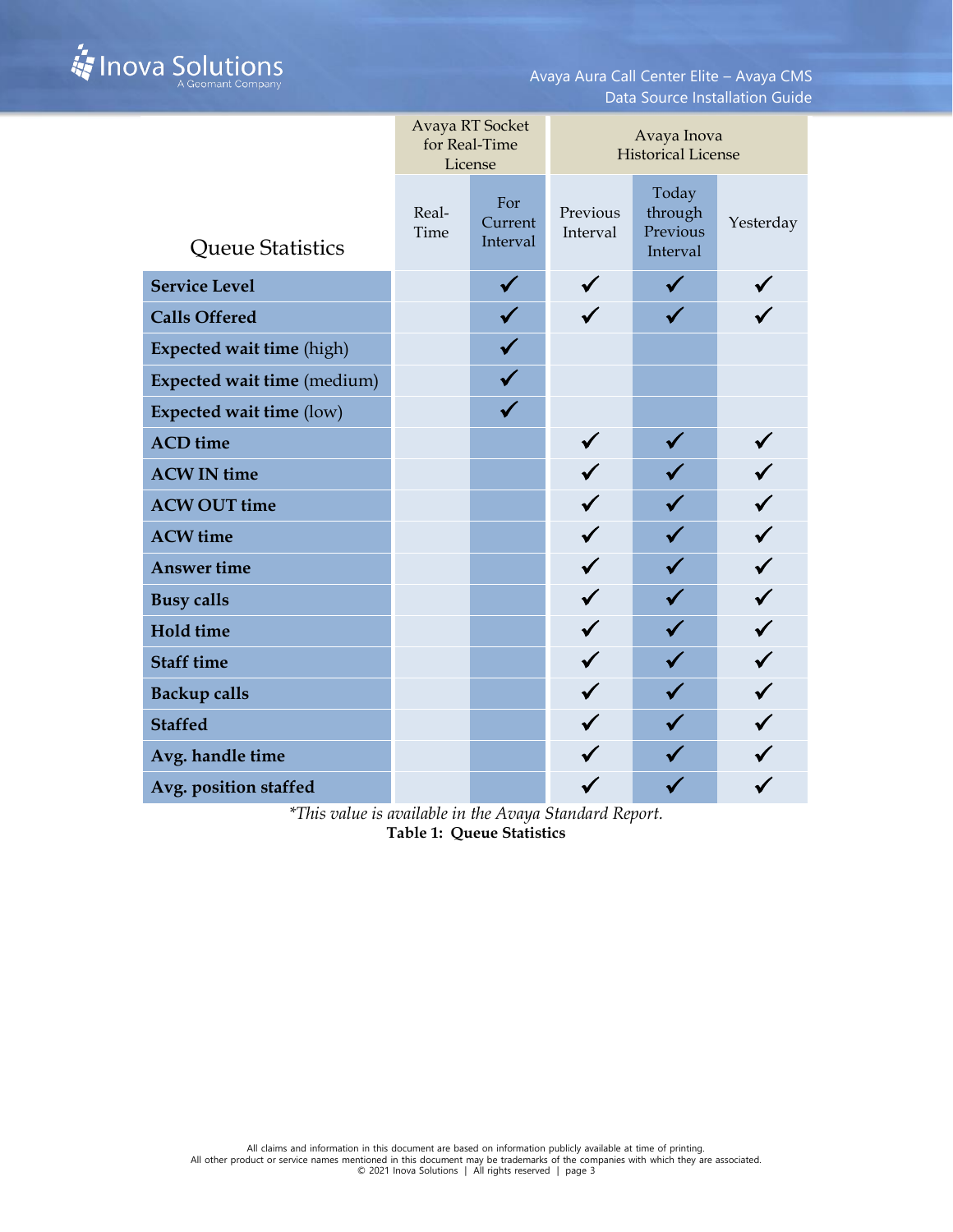Refer to [Table 2](#page-6-0) for the available real-time and historical routing point statistics. Routing Point Statistics refer to VDN (Vector Directory Number) properties of the ACD. These statistics are often used to trigger email and other messaging that some component within the system is not operating properly.

|                                     | Avaya RT Socket for |                            | Avaya Inova               |                                          |           |
|-------------------------------------|---------------------|----------------------------|---------------------------|------------------------------------------|-----------|
|                                     | Real-Time License   |                            | <b>Historical License</b> |                                          |           |
| <b>Routing Point Statistics</b>     | Real-<br>Time       | For<br>Current<br>Interval | Previous<br>Interval      | Today<br>through<br>Previous<br>Interval | Yesterday |
| In Process at agent (calls waiting) | $\checkmark$        |                            |                           |                                          |           |
| Oldest call                         | $\checkmark$        |                            |                           |                                          |           |
| <b>Active calls</b>                 | $\checkmark$        |                            |                           |                                          |           |
| Avg. speed of answer                |                     | $\checkmark$               | $\checkmark$              | $\checkmark$                             |           |
| <b>Abandoned calls</b>              |                     |                            |                           | $\checkmark$                             |           |
| Avg. abandon time                   |                     |                            |                           |                                          |           |
| <b>ACD</b> calls                    |                     | $\checkmark$               | $\checkmark$              | $\checkmark$                             |           |
| Avg. ACD talk time                  |                     | $\checkmark$               |                           |                                          |           |
| Acceptable                          |                     |                            | $\checkmark$              |                                          |           |
| <b>ACD</b> time                     |                     |                            |                           |                                          |           |
| <b>ACW</b> time                     |                     |                            |                           | $\checkmark$                             |           |
| <b>Answer time</b>                  |                     |                            | $\checkmark$              | $\checkmark$                             |           |
| <b>Busy calls</b>                   |                     |                            | $\checkmark$              | $\checkmark$                             |           |
| In calls                            |                     |                            |                           | $\checkmark$                             |           |
| In flow calls                       |                     |                            | $\checkmark$              | $\checkmark$                             |           |
| Out flow calls                      |                     |                            | $\checkmark$              | $\checkmark$                             |           |
| <b>Hold time</b>                    |                     |                            |                           |                                          |           |
| <b>Service level</b>                |                     |                            |                           |                                          |           |
| Avg. handle time                    |                     |                            |                           |                                          |           |
| <b>PSL</b>                          |                     |                            |                           |                                          |           |
| <b>Busy &amp; disconnect calls</b>  |                     |                            |                           |                                          |           |
| <b>Connected calls</b>              |                     |                            |                           |                                          |           |
| <b>Backup calls</b>                 |                     |                            |                           |                                          |           |
| <b>Disconnected calls</b>           |                     |                            | $\checkmark$              | $\checkmark$                             |           |
|                                     |                     |                            |                           |                                          |           |

<span id="page-6-0"></span>**Table 2: Routing Point Statistics**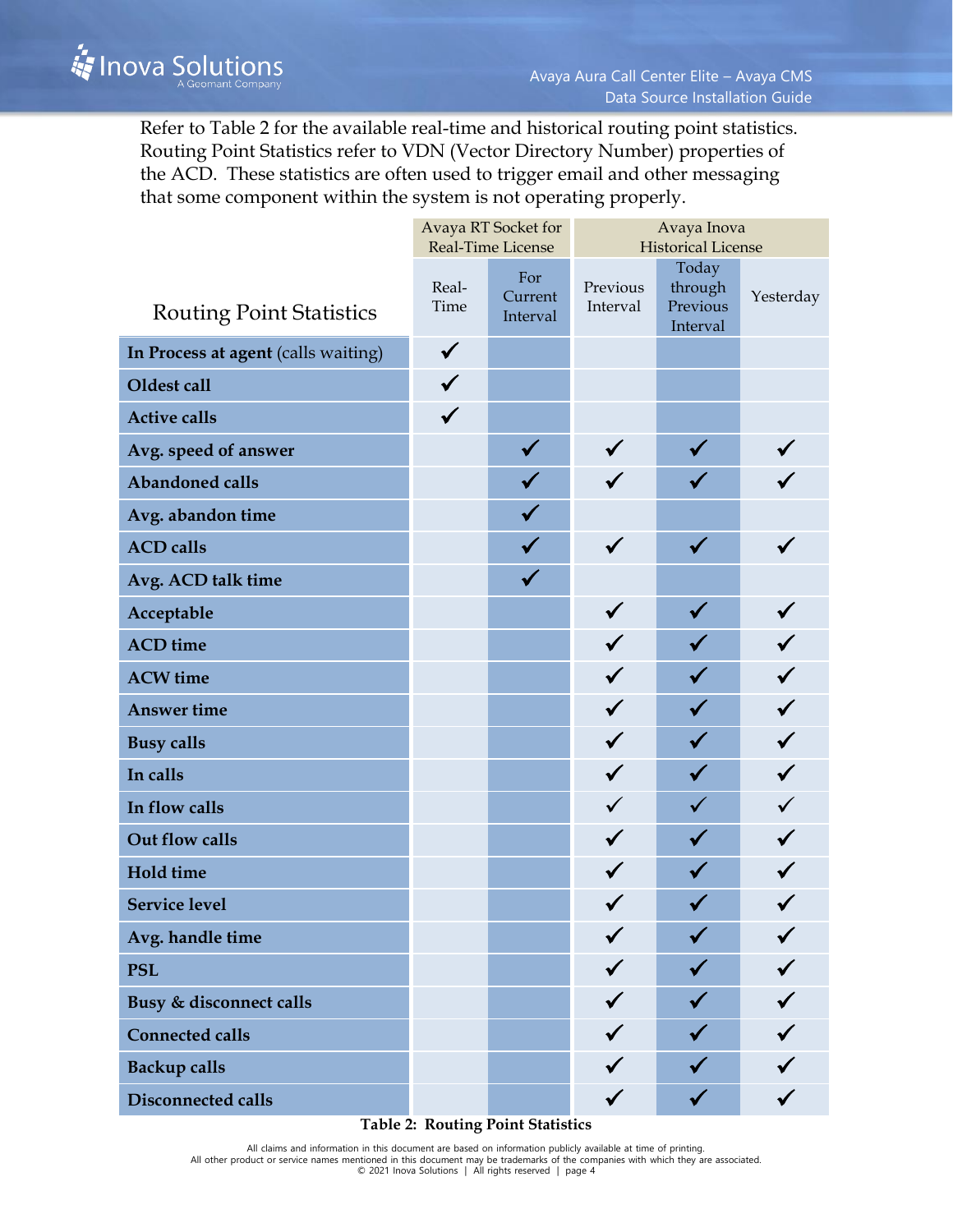Refer to Table 3 for available real-time and historical agent statistics. The realtime statistics will appear in LightLink as do the skill/queue and VDN statistics, while the historical statistics have a deeper key set, being related per agent per skill, and will not normally appear in LightLink, but rather should be handled through a contract data set or through the Inova Solutions Manager's Dashboard.

|                                                                | Avaya RT Socket for<br>Real-Time License |                            | Avaya Inova<br><b>Historical License</b> |                                          |           |  |
|----------------------------------------------------------------|------------------------------------------|----------------------------|------------------------------------------|------------------------------------------|-----------|--|
| <b>Agent Statistics</b>                                        | Real-<br>Time                            | For<br>Current<br>Interval | Previous<br>Interval                     | Today<br>through<br>Previous<br>Interval | Yesterday |  |
| <b>Agent Name</b> (possible key<br>value in Historical report) | $\checkmark$                             |                            | $\checkmark$                             | ✔                                        |           |  |
| Skill (first skill agent logged<br>in to)                      |                                          |                            |                                          |                                          |           |  |
| Workmode                                                       | $\checkmark$                             |                            |                                          |                                          |           |  |
| <b>Direction</b>                                               | $\checkmark$                             |                            |                                          |                                          |           |  |
| <b>Duration</b>                                                | $\checkmark$                             |                            |                                          |                                          |           |  |
| Worksplit                                                      | $\checkmark$                             |                            |                                          |                                          |           |  |
| <b>ACD</b> calls                                               |                                          |                            |                                          |                                          |           |  |
| <b>ACD</b> time                                                |                                          |                            |                                          |                                          |           |  |
| <b>Hold time</b>                                               |                                          |                            |                                          |                                          |           |  |
| <b>Available time</b>                                          |                                          |                            |                                          |                                          |           |  |
| <b>ACW</b> time                                                |                                          |                            |                                          |                                          |           |  |
| <b>AUX</b> time                                                |                                          |                            |                                          |                                          |           |  |
| <b>Staff time</b>                                              |                                          | $\checkmark$               | $\checkmark$                             | $\checkmark$                             |           |  |
| <b>Agent time</b>                                              |                                          |                            |                                          |                                          |           |  |
| <b>AUX</b> reason                                              |                                          | $\checkmark$               |                                          |                                          |           |  |
| <b>AUX</b> In time                                             |                                          |                            |                                          |                                          |           |  |
| <b>AUX Out time</b>                                            |                                          |                            |                                          |                                          |           |  |
| <b>ACW</b> In time                                             |                                          |                            |                                          |                                          |           |  |
| <b>ACW Out Time</b>                                            |                                          |                            |                                          |                                          |           |  |
| <b>Abandoned Calls</b>                                         |                                          | $\checkmark$               |                                          |                                          |           |  |
| <b>Abandoned time</b>                                          |                                          |                            |                                          |                                          |           |  |
| Period (PreDay, PreInt,<br>Today-key value)                    |                                          |                            |                                          |                                          |           |  |
| <b>ACD</b>                                                     |                                          |                            |                                          |                                          |           |  |

All claims and information in this document are based on information publicly available at time of printing.<br>All other product or service names mentioned in this document may be trademarks of the companies with which they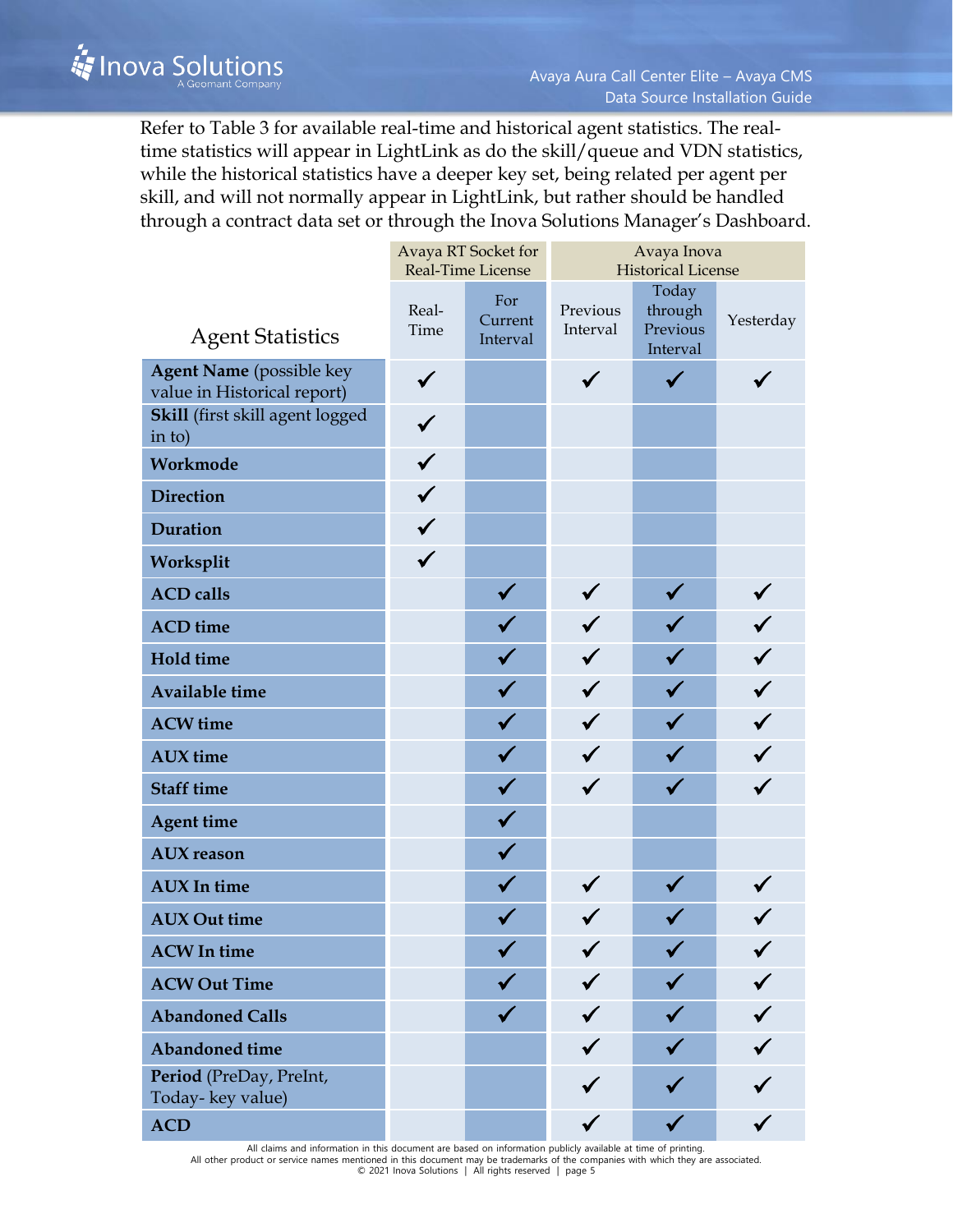# *A* Inova Solutions

Avaya Aura Call Center Elite – Avaya CMS Data Source Installation Guide

|                                         | Avaya RT Socket for<br>Real-Time License |                            | Avaya Inova<br><b>Historical License</b> |                                          |              |
|-----------------------------------------|------------------------------------------|----------------------------|------------------------------------------|------------------------------------------|--------------|
| <b>Agent Statistics</b>                 | Real-<br>Time                            | For<br>Current<br>Interval | Previous<br>Interval                     | Today<br>through<br>Previous<br>Interval | Yesterday    |
| LogID (Agent ID, possible<br>key value) |                                          |                            | $\checkmark$                             | $\checkmark$                             | $\checkmark$ |
| <b>Extension</b>                        |                                          |                            |                                          |                                          |              |
| Skill ID (key value)                    |                                          |                            |                                          |                                          |              |
| <b>Event Date</b>                       |                                          |                            |                                          |                                          |              |
| <b>Event Interval</b>                   |                                          |                            | $\checkmark$                             | $\checkmark$                             |              |
| <b>Interval Start</b>                   |                                          |                            |                                          |                                          |              |
| <b>Interval End</b>                     |                                          |                            | $\checkmark$                             | ✔                                        | $\checkmark$ |
| <b>Answered Calls</b>                   |                                          |                            |                                          | ✔                                        |              |
| <b>Staff time</b>                       |                                          |                            |                                          |                                          |              |
| <b>AUX In Calls</b>                     |                                          |                            |                                          |                                          |              |
| <b>AUX Out Calls</b>                    |                                          |                            |                                          |                                          |              |
| <b>ACW In Calls</b>                     |                                          |                            |                                          | $\checkmark$                             |              |
| <b>ACW Out Calls</b>                    |                                          |                            |                                          |                                          |              |
| <b>AUX</b> time 0                       |                                          |                            | $\checkmark$                             | ✔                                        |              |
| AUX time 1 - 9                          |                                          |                            | $\checkmark$                             | ✔                                        |              |
| <b>Other time</b>                       |                                          |                            | $\checkmark$                             | $\checkmark$                             | $\checkmark$ |
| <b>Agent Ring time</b>                  |                                          |                            |                                          |                                          |              |
| <b>Direct ACD Calls</b>                 |                                          |                            |                                          |                                          |              |
| Direct ACD Call time                    |                                          |                            |                                          |                                          |              |
| <b>Direct ACD ACW time</b>              |                                          |                            |                                          |                                          |              |

**Table 3: Agent Statistics**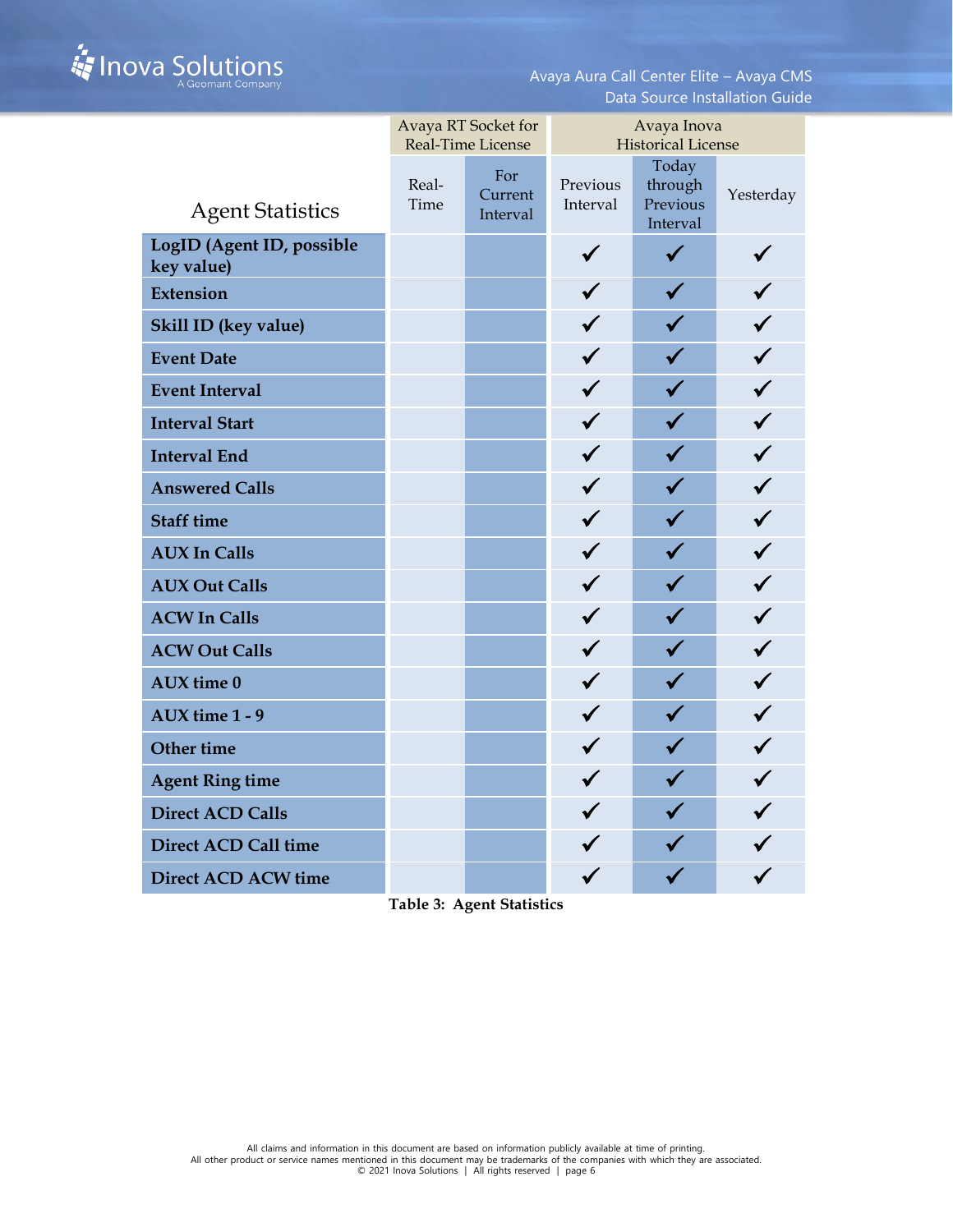## <span id="page-9-0"></span>**3. Prerequisites**

Inova Solutions requires the customer to provide the following information:

- The IP Address or Hostname of the appropriate CMS server.
- The RT Socket and Inova Historical Socket TCP port number(s) per report, provided by Avaya Professional Services. Each Skill, VDN, and Agent report will have its own port number, so a full set of Realtime and Historical reports will be six port numbers.

In addition, these system requirements must be met:

- A clear network path for a TCP connection without firewalls or proxy servers between the Avaya system and the LightLink system.
- Avaya CMS version 6 or higher.

# <span id="page-9-1"></span>**4. Product Specifications**

#### <span id="page-9-2"></span>**4.1. Capacity and Limitations**

Each Socket can be configured with a maximum of 16 sessions. Each session can provide skill group, VDN, or agent data, either real-time or historical, in accordance with the limits in [Table 3.](#page-9-5) In addition to these limits, there is a hard limit of 10,000 data fields per Socket.

| <b>Statistic Type</b>        | Real-Time              | <b>Historical</b>            |  |  |  |
|------------------------------|------------------------|------------------------------|--|--|--|
| Split/Skill Data             | 200 skills per session | 200 skills per session       |  |  |  |
| <b>VDN</b> Data              | 400 VDNs per session   | 400 VDNs per session         |  |  |  |
| <b>Agent Data</b>            | 300 agents per session | Variable by skills per agent |  |  |  |
| Table 2. Coccion Limitations |                        |                              |  |  |  |

**Table 3: Session Limitations**

#### <span id="page-9-5"></span><span id="page-9-3"></span>**4.2. Compatibility**

The LightLink system is compliance tested with released versions of CMS on an ongoing basis as part of the Inova Solutions and Avaya partnership.

#### <span id="page-9-4"></span>**4.3. Licensing**

**Avaya Licensing –** The Avaya interfaces are licensed packages provided and deployed by Avaya Professional Services. Avaya indicates that customers must purchase these interface packages prior to the Inova deployment. Avaya licenses must be purchased separately for access to real-time data and historical data for each Avaya ACD. Licenses are available for Real-Time Avaya Data via Avaya RT Socket and Historical Avaya Data via Avaya Socket.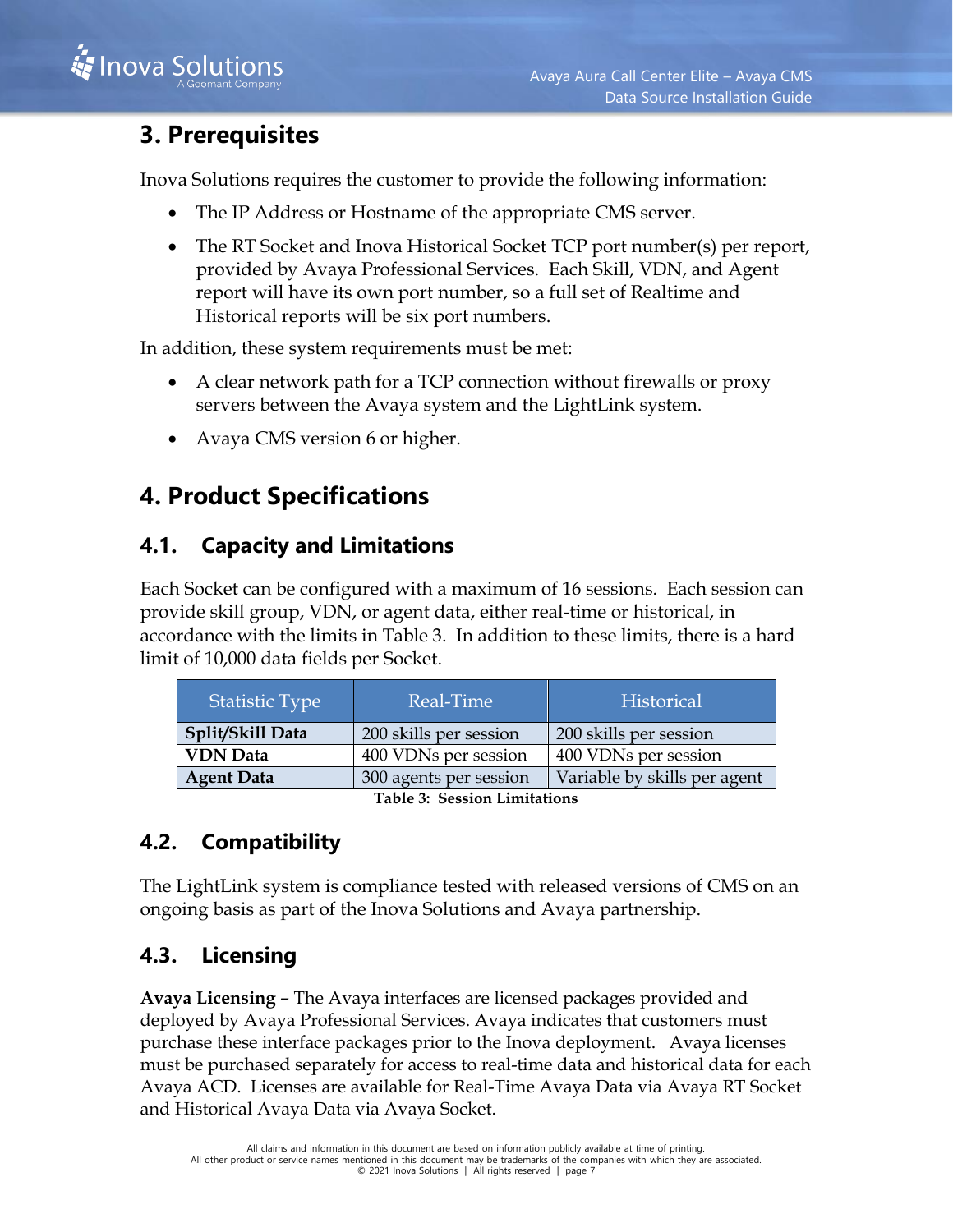- The **Avaya RT Socket interface** provides for real-time Split/Skill (Queue), VDN, and specific Agent information in a data stream accepted by Inova LightLink. Inova customers typically enable only the Split/Skill data stream, leaving the VDN and Agent information disabled.
	- The Avaya RT Socket interface provides the Split/Skill, VDN, and individual Agent information in unique socket data streams to Inova LightLink. Although Avaya bundles these three sources, Inova licenses each separately for Inova LightLink. VDN and Agent information are disabled for projects where this data is not displayed.
- **Historical Socket / Avaya Pro APS Bundle** provides historical Split/Skill (Queue), VDN, and specific Agent information in an historical data stream accepted by Inova LightLink for previous interval, current day, and previous day. Although Avaya bundles these three sources, Inova licenses each separately for Inova LightLink. Historical VDN and Historical Agent information feeds are disabled for projects where this data is not displayed. A Pro APS Bundle is required for the Historical interface setup from Avaya.
	- − Note: In some cases the Avaya Historical database(s) may be utilized for capturing limited historical data. The database connection method for gathering historical information is only available when Avaya High Availability (HA) *is not* present. If Avaya HA Primary and HA Secondary CMS systems are in production at your location, Inova must utilize the Historical Socket with Avaya Pro APS bundle to seamlessly failover between systems without intervention.

Refer to [Table 4](#page-10-0) for Avaya material codes.

<span id="page-10-0"></span>

|                                                                          |                    | R18.X and lower R19.0 and higher |
|--------------------------------------------------------------------------|--------------------|----------------------------------|
| RT Socket Real-Time                                                      | 185292             | 392057                           |
| Add-on sessions (for additional ACDs)<br>or if RT Socket already exists) | Requested at order | 392059                           |
| Historical Socket / Avaya Pro APS<br>Bundle                              | 185285             | 185285                           |

**Table 4: Avaya Material Codes**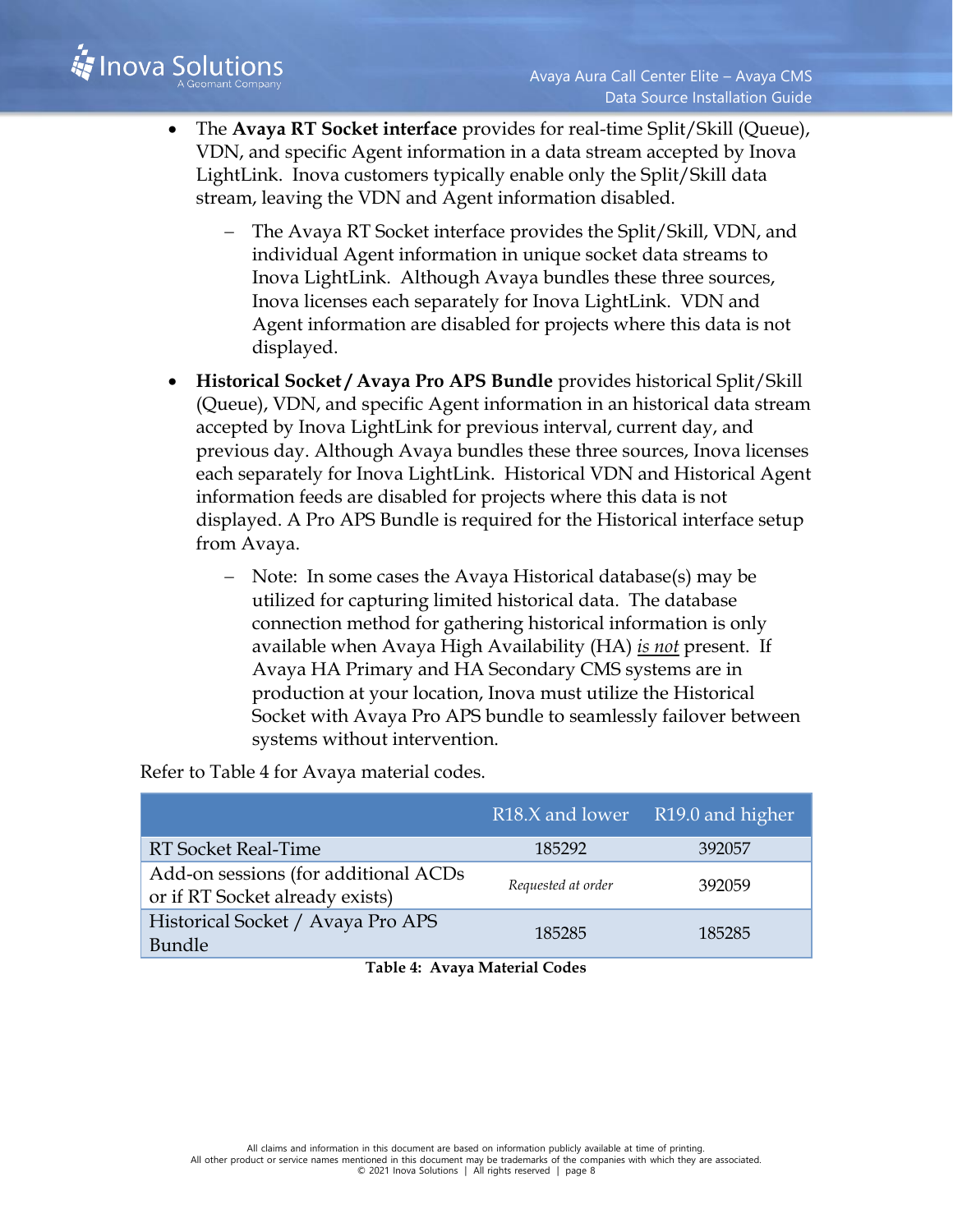#### <span id="page-11-0"></span>**4.4. Firewall**

*i* Inova Solutions

The Windows Firewall on the Inova LightLink Middleware host machine needs to be configured to allow the Avaya socket connections to connect. The allowance is configured as an "Inbound" firewall rule and can be created as port number exceptions or an exception for the i\_dsm.exe process. Port number exceptions can be written to cover a range of numbers, and Avaya engineers usually send the RT and Historical reports on a set of contiguous port numbers.

- 1. Open Windows Control Panel and select *Windows Firewall*.
- 2. Once that dialog is open, select *Advanced Setting* on the left panel.
- 3. Select *Inbound Rules* on the left and then *New Rule…* on the right to open the wizard to create an appropriate firewall rule [\(Figure 1\)](#page-11-1).

Note that the RT and Historical Socket connection originate at the Avaya server and seek to connect to the LightLink DSM, thus the reason to use an inbound rule.

| $\Box$ D $\Box$<br>Windows Firewall with Advanced Security |                                                              |                              |         |                     |                        |  |  |  |
|------------------------------------------------------------|--------------------------------------------------------------|------------------------------|---------|---------------------|------------------------|--|--|--|
| Help<br>Action View<br>File                                |                                                              |                              |         |                     |                        |  |  |  |
| $\Rightarrow$ $\boxed{?}$ $\boxed{ }$<br>嗣<br>œ            |                                                              |                              |         |                     |                        |  |  |  |
| Windows Firewall with Advanced S                           |                                                              |                              |         |                     |                        |  |  |  |
| Inbound Rules<br>鋸                                         | <b>Inbound Rules</b>                                         |                              |         |                     | <b>Actions</b>         |  |  |  |
| Outbound Rules<br>这                                        | Name                                                         | Group $\triangleq$           | Profile | Enabled $\triangle$ | <b>Inbound Rules</b>   |  |  |  |
| <b>Null Connection Security Rules</b>                      | M Inova Application Launcher                                 |                              | All     | Yes                 | New Rule               |  |  |  |
| El Monitoring                                              | <sup>7</sup> Inova Communication Engine                      |                              | All     | Yes                 |                        |  |  |  |
|                                                            | Inova Data Source Manager                                    |                              | All     | Yes                 | Filter by Profile      |  |  |  |
|                                                            | <b>V</b> Inova Database Proxy                                |                              | All     | Yes                 | Filter by State        |  |  |  |
|                                                            | <b>V</b> Inova External Input Manager                        |                              | All     | Yes                 | Filter by Group        |  |  |  |
|                                                            | Inova Output Manager                                         |                              | All     | Yes                 |                        |  |  |  |
|                                                            | <b>M</b> Inova Redis Server                                  |                              | ΔI      | Yes                 | <b>View</b>            |  |  |  |
|                                                            | Inova Unified Logging Subsystem                              |                              | All     | Yes                 | a<br>Refresh           |  |  |  |
|                                                            | InovaSolutions SQL Server Instance                           |                              | All     | Yes                 |                        |  |  |  |
|                                                            | SOL Browser Service                                          |                              | All     | Yes                 | B<br>Export List       |  |  |  |
|                                                            | BranchCache Content Retrieval (HTTP-In)                      | BranchCache - Content Retrie | All     | No                  | $\overline{2}$<br>Help |  |  |  |
|                                                            | BranchCache Hosted Cache Server (HTTP-In)                    | BranchCache - Hosted Cache   | All     | No                  |                        |  |  |  |
|                                                            | BranchCache Peer Discovery (WSD-In)                          | BranchCache - Peer Discovery | All     | No                  |                        |  |  |  |
|                                                            | COM+ Network Access (DCOM-In)                                | COM+ Network Access          | All     | No                  |                        |  |  |  |
|                                                            | COM+ Remote Administration (DCOM-In)                         | COM+ Remote Administration   | All     | No                  |                        |  |  |  |
|                                                            | Core Networking - Destination Unreachable ( Core Networking  |                              | All     | Yes                 |                        |  |  |  |
|                                                            | Core Networking - Destination Unreachable                    | Core Networking              | All     | <b>Yes</b>          |                        |  |  |  |
|                                                            | Core Networking - Dynamic Host Configurati Core Networking   |                              | All     | Yes                 |                        |  |  |  |
|                                                            | Core Networking - Dynamic Host Configurati Core Networking   |                              | All     | <b>Yes</b>          |                        |  |  |  |
|                                                            | Core Networking - Internet Group Managem Core Networking     |                              | All     | Yes                 |                        |  |  |  |
|                                                            | Core Networking - IPHTTPS (TCP-In)                           | Core Networking              | All     | Yes                 |                        |  |  |  |
|                                                            | Core Networking - IPv6 (IPv6-In)                             | Core Networking              | All     | Yes                 |                        |  |  |  |
|                                                            | Core Networking - Multicast Listener Done (I Core Networking |                              | All     | Yes                 |                        |  |  |  |
|                                                            | Core Networking - Multicast Listener Query ( Core Networking |                              | All     | Yes                 |                        |  |  |  |
|                                                            | Core Networking - Multicast Listener Report  Core Networking |                              | All     | Yes                 |                        |  |  |  |
|                                                            | Core Networking - Multicast Listener Report  Core Networking |                              | All     | Yes                 |                        |  |  |  |
|                                                            | Core Networking - Neighbor Discovery Adve Core Networking    |                              | All     | <b>Yes</b>          |                        |  |  |  |
|                                                            | Core Networking - Neighbor Discovery Solicit Core Networking |                              | All     | Yes                 |                        |  |  |  |
|                                                            | Core Networking - Packet Too Big (ICMPv6-In) Core Networking |                              | All     | Yes                 |                        |  |  |  |
|                                                            | Core Networking - Parameter Problem (ICMP Core Networking    |                              | All     | Yes                 |                        |  |  |  |
|                                                            | Core Networking - Router Advertisement (IC Core Networking   |                              | All     | Yes                 |                        |  |  |  |
|                                                            | Core Networking - Router Solicitation (ICMP Core Networking  |                              | All     | Yes                 |                        |  |  |  |
|                                                            | Core Networking - Teredo (UDP-In)                            | Core Networking              | All     | Yes                 |                        |  |  |  |
|                                                            | Core Networking - Time Exceeded (ICMPv6-In) Core Networking  |                              | All     | Yes                 |                        |  |  |  |
|                                                            | DFS Management (DCOM-In)                                     | DFS Management               | All     | Yes                 |                        |  |  |  |
|                                                            | DFS Management (SMB-In)                                      | DFS Management               | All     | Yes                 |                        |  |  |  |
|                                                            | DFS Management (TCP-In)                                      | DFS Management               | All     | Yes                 |                        |  |  |  |
| $\vert \cdot \vert$                                        |                                                              |                              |         |                     |                        |  |  |  |

<span id="page-11-1"></span>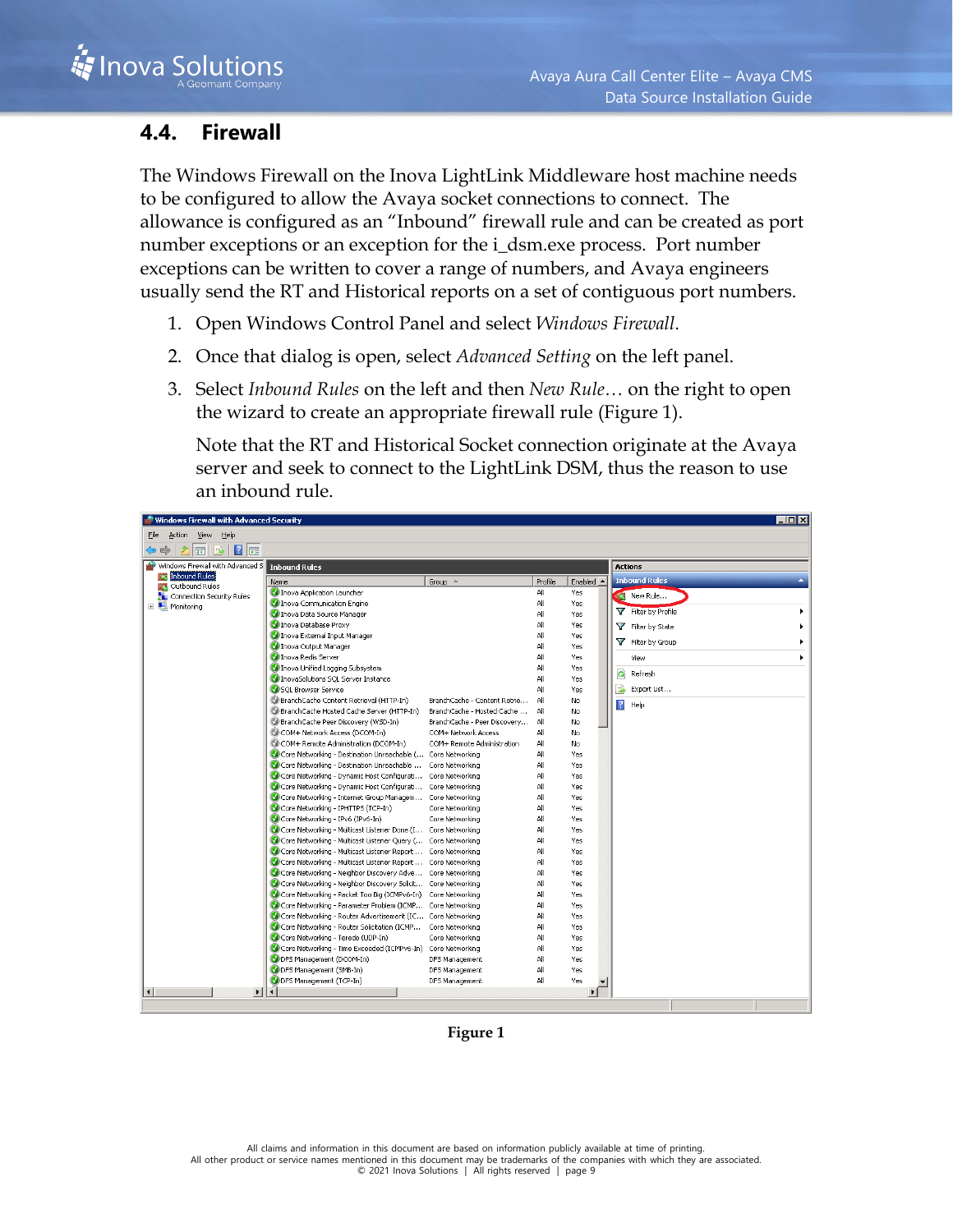### <span id="page-12-0"></span>**5. Installation and Basic Configuration**

- 1. Configure one Data Source Manager (DSM) per Avaya socket connection to be used by LightLink. For example, if you have real-time and historical Skill sockets as well as an historical Agent socket, you would need three DSMs.
- 2. Secure Config Permission in LightLink Administrator.
- 3. From the Input Manager context menu, select *New Data Source Connection*.
- 4. This New Data Source dialog will open. Select the *Avaya RT Socket* connection for both RT and Historical socket connections.
- 5. On the Connection tab, enter the IP address or hostname for the LightLink host machine; localhost may work as well. Also enter the Port number for the given socket connection, which the Avaya engineering team should provide.
- 6. On the Settings tab, you will need to configure three things: the SDF file, the DSS file, and the Advance properties. For the SDF file, select the following:
	- **RT Socket Skill**: avaya\_realtime\_socket\_skill.sdf
	- **RT Socket VDN**: avaya\_realtime\_socket\_vdn.sdf
	- **RT Socket Agent**:
		- − For a standard report with LogID and no agent names present: avaya\_rtsocket\_realtime\_agent.sdf.
		- − For a report including agent names from the Synonyms table: avaya\_realtime\_socket\_agent\_names.sdf
	- **Historical Socket Skill**: avaya\_historical\_socket\_skill.sdf
	- **Historical Socket VDN**: avaya\_historical\_socket\_vdn.sdf
	- **Historical Socket Agent**: avaya\_historical\_socket\_agent\_names.sdf

This SDF file is specifically to enable data output for Inova Solution's Manager Dashboard application, and will not result in LightLink Datafields available for traditional LightLink output. Previously this data was handled only via contract data sets.

- 7. For the DSS file, select the following:
	- **For all RT Socket connections**: avaya\_realtime\_socket.dss
	- **For all Historical Socket connections**: avaya\_historical\_socket.dss